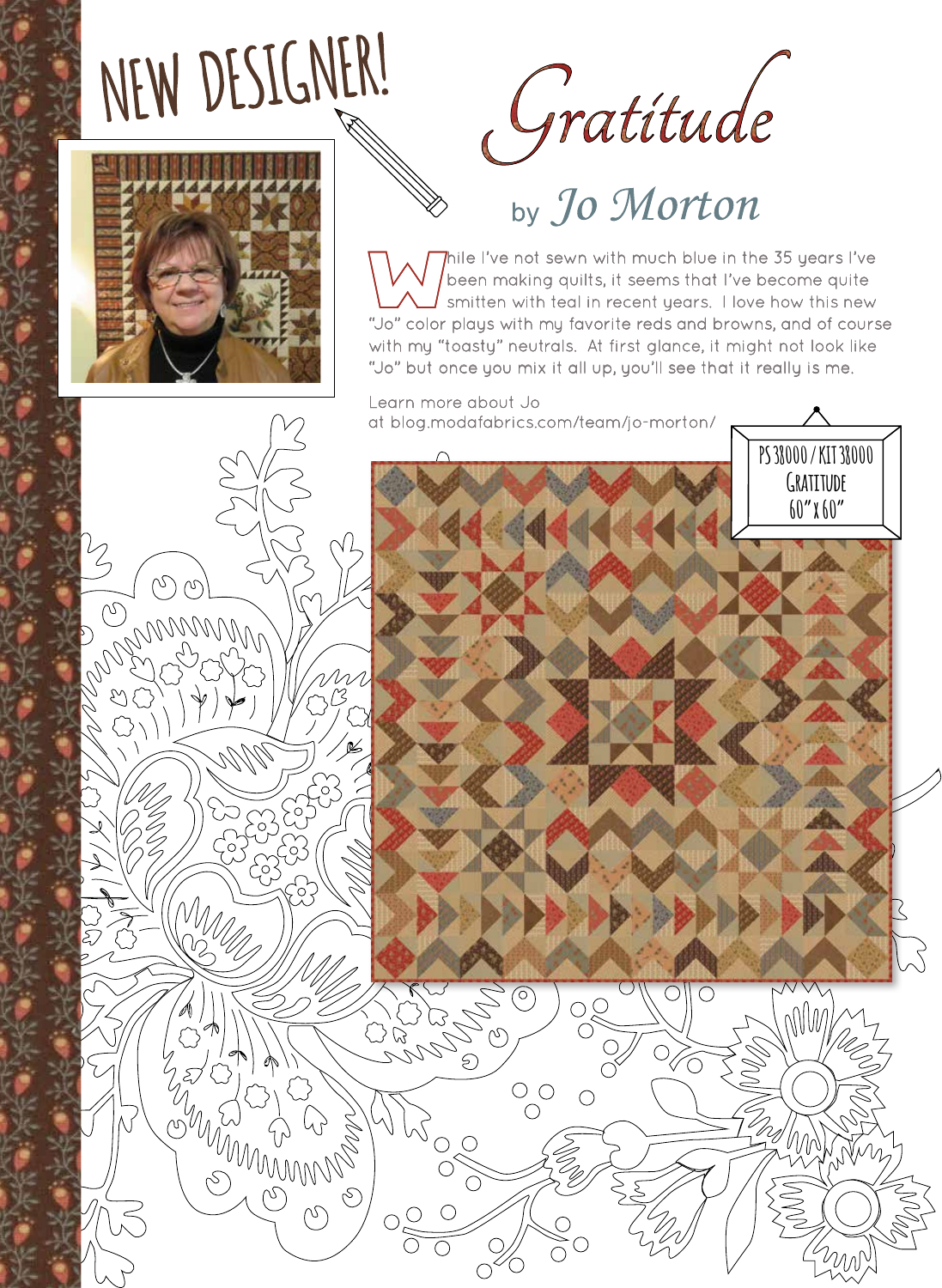

August 2016 Delivery





38002 11



38005 11 \*

Cinnamon



38000 11 \*





38008 19 38008 11 38004 12 \*



38007 11 \*

Tonal Cinnamon



38001 23





38006 12 \*

38007 21





**2016 MARCH INTRODUCTIONS**  $m$ o $d$ a www.modafabrics.com

32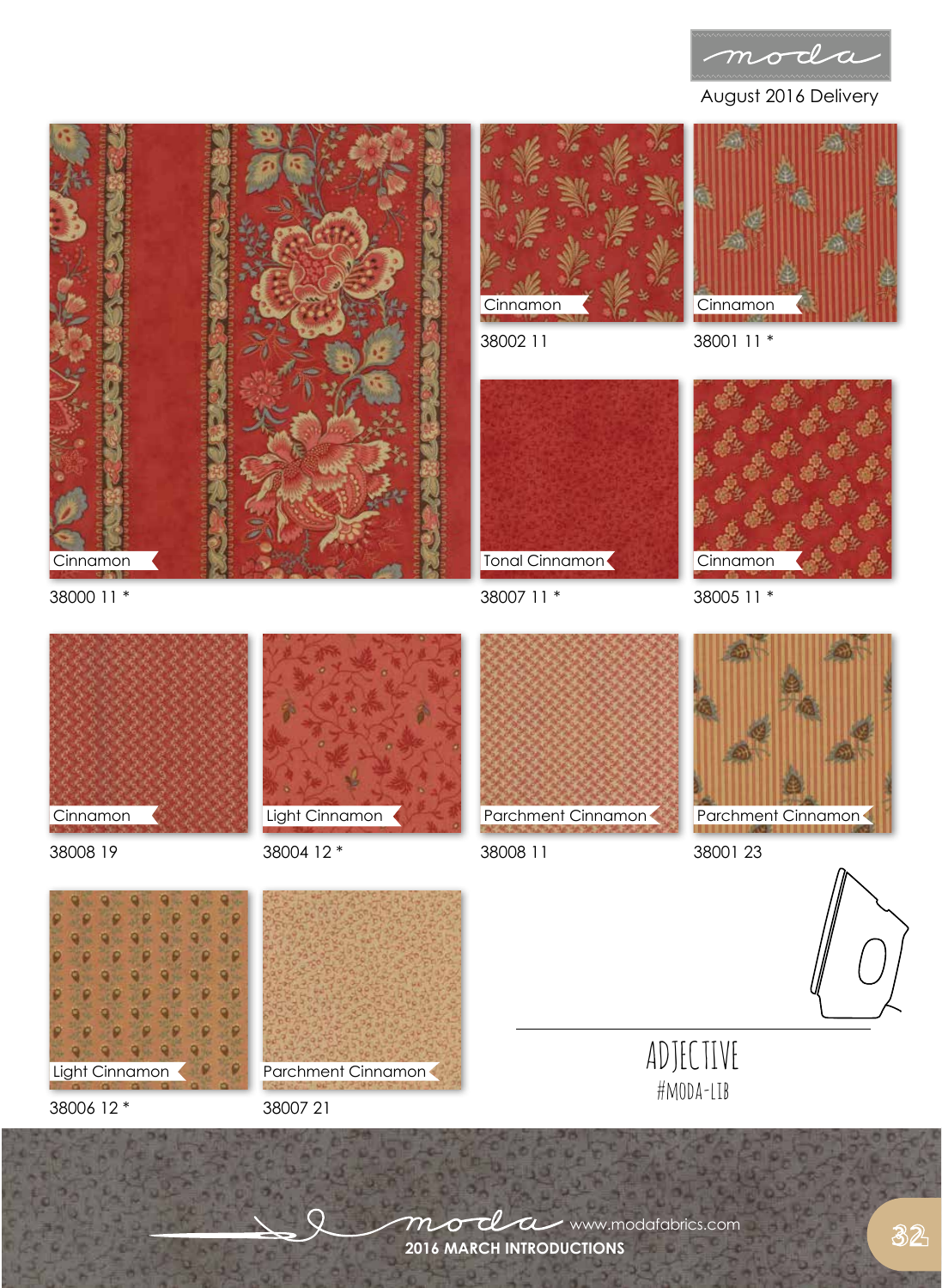







38001 13

38004 13

38000 13 \*

38007 13 \*

Tonal Parchment

38002 13 \*



38006 17 \*



38007 25



38008 15 \*



38006 15



38001 15 \*



38006 25 \*





38000 15



38007 15

Dusty Teal

38005 15



38004 15 \*